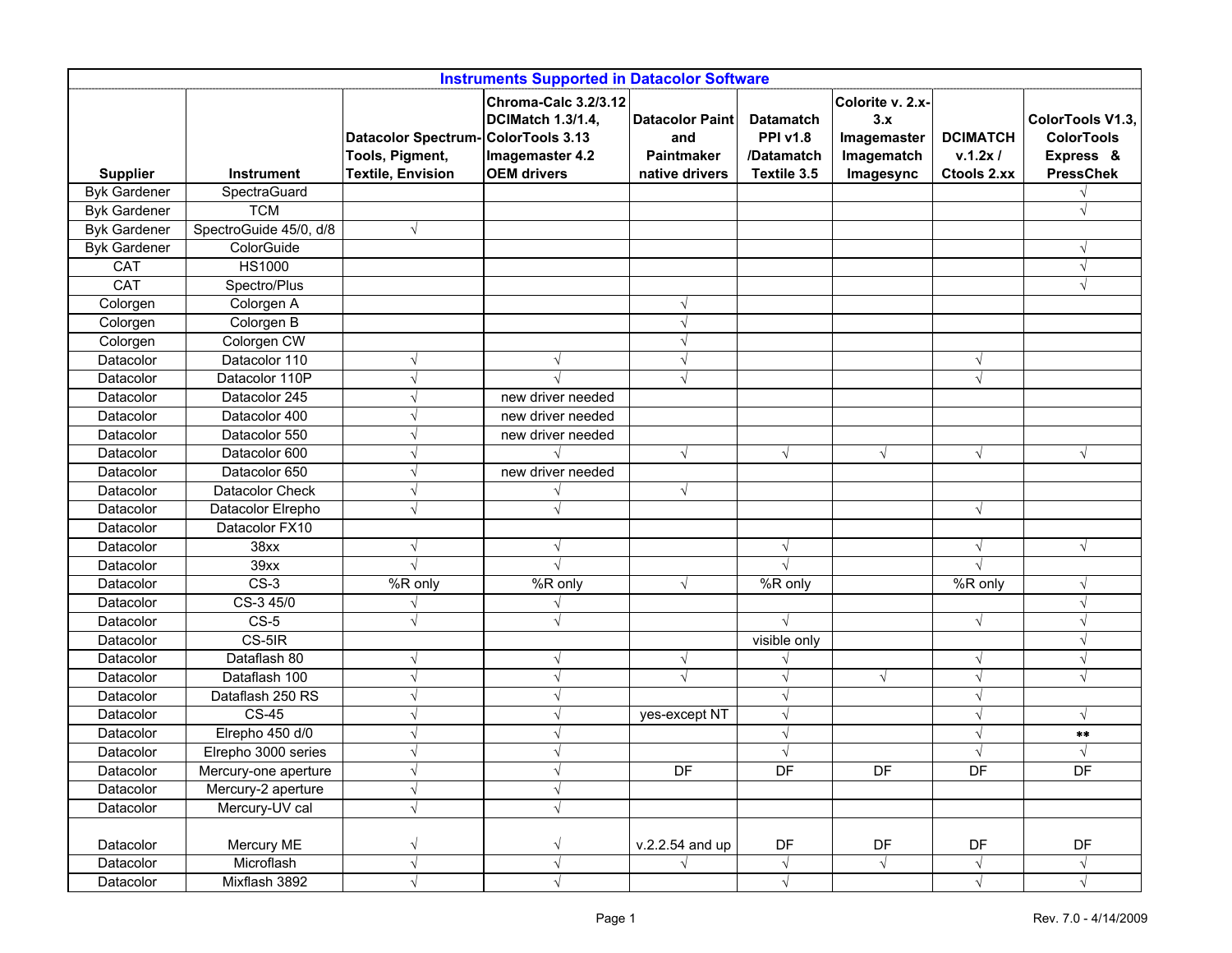| <b>Supplier</b>                                                    | <b>Instrument</b>                                                                                     | Datacolor Spectrum-ColorTools 3.13<br>Tools, Pigment,<br><b>Textile, Envision</b> | Chroma-Calc 3.2/3.12<br><b>DCIMatch 1.3/1.4,</b><br>Imagemaster 4.2<br><b>OEM</b> drivers | <b>Datacolor Paint</b><br>and<br>Paintmaker<br>native drivers | <b>Datamatch</b><br><b>PPI v1.8</b><br>/Datamatch<br>Textile 3.5 | Colorite v. 2.x-<br>3.x<br>Imagemaster<br>Imagematch<br>Imagesync | <b>DCIMATCH</b><br>v.1.2x/<br>Ctools 2.xx | ColorTools V1.3,<br><b>ColorTools</b><br>Express &<br><b>PressChek</b> |
|--------------------------------------------------------------------|-------------------------------------------------------------------------------------------------------|-----------------------------------------------------------------------------------|-------------------------------------------------------------------------------------------|---------------------------------------------------------------|------------------------------------------------------------------|-------------------------------------------------------------------|-------------------------------------------|------------------------------------------------------------------------|
| Datacolor                                                          | Spectraflash 500                                                                                      |                                                                                   |                                                                                           |                                                               |                                                                  |                                                                   |                                           |                                                                        |
| Datacolor                                                          | Spectraflash 300 UV                                                                                   |                                                                                   |                                                                                           | *                                                             |                                                                  |                                                                   | $\sqrt{ }$                                |                                                                        |
| Datacolor                                                          | Spectraflash 300                                                                                      | $\sqrt{}$                                                                         |                                                                                           |                                                               | $\sqrt{}$                                                        | $\sqrt{ }$                                                        | $\sqrt{ }$                                | $\sqrt{ }$                                                             |
| Datacolor                                                          | Spectraflash 450                                                                                      | V                                                                                 |                                                                                           |                                                               | √                                                                | $\sqrt{ }$                                                        | $\sqrt{ }$                                | $\sqrt{ }$                                                             |
| Datacolor                                                          | Spectraflash 600                                                                                      | V                                                                                 |                                                                                           |                                                               | V                                                                | $\sqrt{ }$                                                        | $\sqrt{}$                                 | $\sqrt{ }$                                                             |
| Datacolor                                                          | Spectraflash 600 plus                                                                                 | N                                                                                 |                                                                                           | $\bullet$                                                     | $\sqrt{}$                                                        | $\sqrt{ }$                                                        | $\sqrt{}$                                 | $\sqrt{ }$                                                             |
| Datacolor                                                          | Spectraflash 350-X                                                                                    | $\sqrt{}$                                                                         |                                                                                           |                                                               |                                                                  |                                                                   |                                           |                                                                        |
| Datacolor                                                          | Spectraflash 450-X                                                                                    | $\sqrt{}$                                                                         |                                                                                           |                                                               |                                                                  |                                                                   |                                           |                                                                        |
| Datacolor                                                          | Spectraflash 600-X                                                                                    | $\sqrt{}$                                                                         |                                                                                           |                                                               |                                                                  |                                                                   |                                           |                                                                        |
| Datacolor                                                          | SSII                                                                                                  |                                                                                   |                                                                                           |                                                               |                                                                  |                                                                   |                                           | $\sqrt{ }$                                                             |
| Datacolor                                                          | SSII IR                                                                                               |                                                                                   |                                                                                           |                                                               |                                                                  |                                                                   |                                           |                                                                        |
| Datacolor                                                          | Texflash 2000-3990Z                                                                                   | $\sqrt{}$                                                                         |                                                                                           |                                                               |                                                                  |                                                                   | $\sqrt{}$                                 |                                                                        |
| Datacolor                                                          | Uniflash-3990                                                                                         | $\sqrt{}$                                                                         |                                                                                           |                                                               |                                                                  |                                                                   | $\sqrt{}$                                 |                                                                        |
| Gretag Macbeth                                                     | <b>PCS 500d</b>                                                                                       |                                                                                   |                                                                                           |                                                               |                                                                  |                                                                   |                                           |                                                                        |
| Gretag Macbeth                                                     | Gretag spm 10                                                                                         |                                                                                   |                                                                                           |                                                               |                                                                  |                                                                   |                                           |                                                                        |
| Gretag Macbeth                                                     | Gretag spm 50                                                                                         |                                                                                   |                                                                                           |                                                               |                                                                  |                                                                   |                                           |                                                                        |
| Gretag Macbeth                                                     | Gretag spm 55                                                                                         |                                                                                   |                                                                                           |                                                               |                                                                  |                                                                   |                                           |                                                                        |
| Gretag Macbeth                                                     | Gretag spm 60                                                                                         |                                                                                   |                                                                                           |                                                               |                                                                  |                                                                   |                                           |                                                                        |
| Gretag Macbeth                                                     | Gretag spm 80                                                                                         |                                                                                   |                                                                                           |                                                               |                                                                  |                                                                   |                                           |                                                                        |
| Gretag Macbeth                                                     | Gretag spm $100 (+/-11)$                                                                              |                                                                                   |                                                                                           |                                                               |                                                                  |                                                                   |                                           |                                                                        |
| Gretag Macbeth                                                     | 2020                                                                                                  | $\sqrt{}$                                                                         |                                                                                           |                                                               |                                                                  |                                                                   | $\sqrt{}$                                 | N                                                                      |
| Gretag Macbeth                                                     | 2025                                                                                                  | $\sqrt{ }$                                                                        |                                                                                           |                                                               |                                                                  |                                                                   |                                           |                                                                        |
| Gretag Macbeth                                                     | 2020 plus                                                                                             | $\sqrt{}$                                                                         |                                                                                           | v.2.2.56 and up                                               | $\sqrt{}$                                                        |                                                                   | $\sqrt{}$                                 |                                                                        |
| Gretag Macbeth                                                     | ColorEye 2145                                                                                         | $\sqrt{}$                                                                         | V                                                                                         | v.2.2.56 and up                                               |                                                                  |                                                                   |                                           |                                                                        |
| Gretag Macbeth                                                     | ColorEye 3000                                                                                         | $\sqrt{ }$                                                                        | $\sqrt{ }$                                                                                |                                                               | $\sqrt{}$                                                        |                                                                   | $\sqrt{ }$                                | $\sqrt{ }$                                                             |
| Gretag Macbeth                                                     | ColorEye 3001                                                                                         |                                                                                   |                                                                                           |                                                               | $\sqrt{?}$                                                       |                                                                   |                                           |                                                                        |
| Gretag Macbeth                                                     | ColorEye 3100                                                                                         | $\sqrt{}$                                                                         |                                                                                           |                                                               |                                                                  |                                                                   |                                           |                                                                        |
| Gretag Macbeth                                                     | ColorEye 7000                                                                                         | $\sqrt{ }$                                                                        | $\sqrt{}$                                                                                 |                                                               | $\sqrt{}$                                                        |                                                                   | $\sqrt{}$                                 | $\sqrt{ }$                                                             |
| Gretag Macbeth                                                     | ColorEye 7000A                                                                                        | $\sqrt{}$                                                                         | $\sqrt{}$                                                                                 |                                                               |                                                                  |                                                                   |                                           |                                                                        |
| Hunter                                                             |                                                                                                       |                                                                                   |                                                                                           |                                                               |                                                                  |                                                                   |                                           |                                                                        |
|                                                                    |                                                                                                       |                                                                                   |                                                                                           |                                                               |                                                                  |                                                                   |                                           |                                                                        |
|                                                                    |                                                                                                       |                                                                                   |                                                                                           |                                                               |                                                                  |                                                                   |                                           | $\sqrt{ }$                                                             |
|                                                                    |                                                                                                       |                                                                                   |                                                                                           |                                                               |                                                                  |                                                                   |                                           | $\sqrt{ }$                                                             |
|                                                                    |                                                                                                       | $\sqrt{ }$                                                                        | $\sqrt{ }$                                                                                |                                                               |                                                                  |                                                                   |                                           | $\sqrt{ }$                                                             |
|                                                                    |                                                                                                       |                                                                                   |                                                                                           |                                                               |                                                                  |                                                                   |                                           |                                                                        |
|                                                                    |                                                                                                       |                                                                                   |                                                                                           |                                                               |                                                                  |                                                                   |                                           | $\sqrt{ }$                                                             |
|                                                                    |                                                                                                       |                                                                                   |                                                                                           |                                                               |                                                                  |                                                                   |                                           |                                                                        |
| Hunter<br>Hunter<br>Hunter<br>Hunter<br>Hunter<br>Hunter<br>Hunter | Compuscan<br>LabScan<br>MiniScan<br>UltraScan<br>UltraScan XE<br>UltraScan IR<br>CS/Serial<br>CS 45/0 |                                                                                   |                                                                                           |                                                               |                                                                  |                                                                   |                                           | V                                                                      |